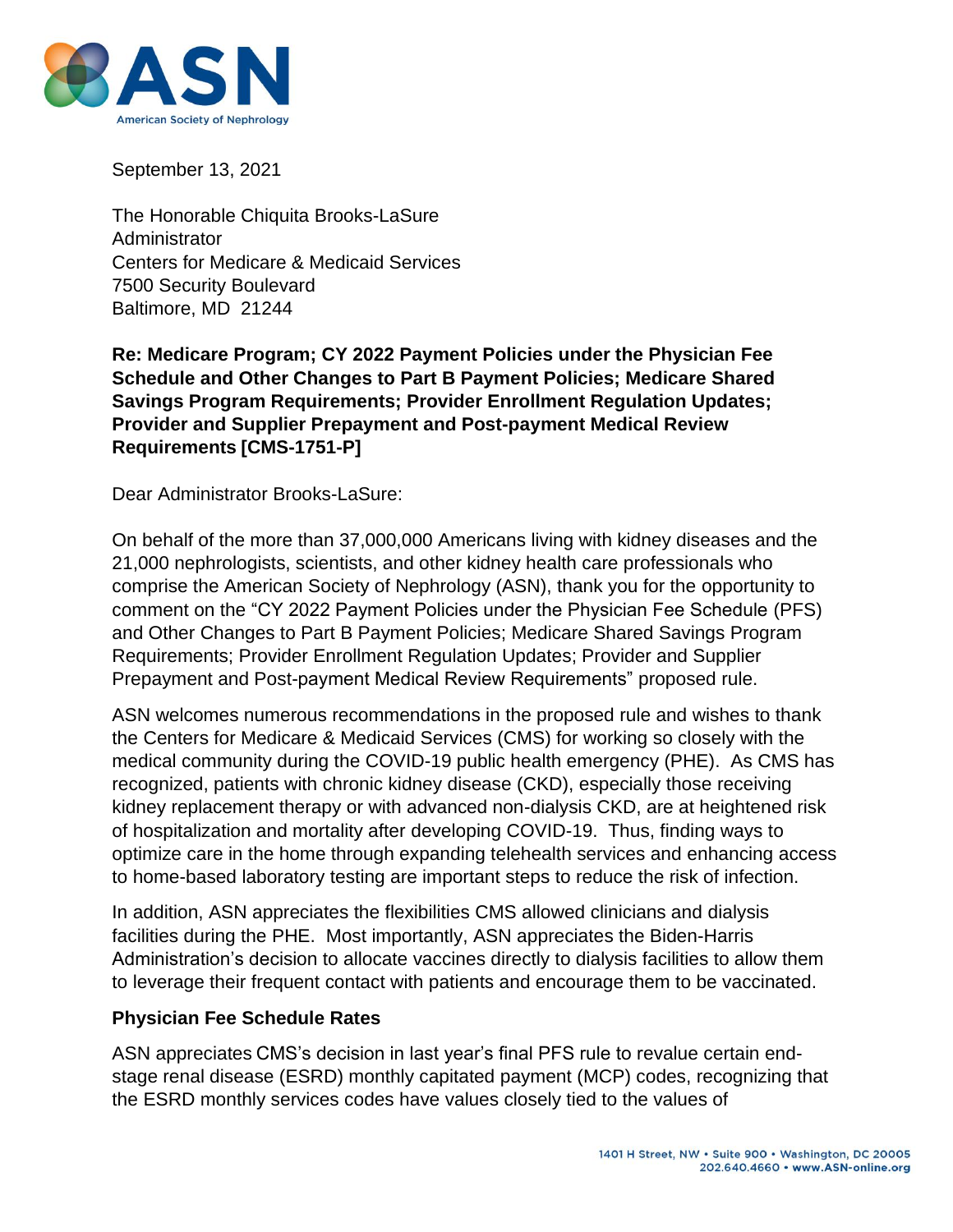office/outpatient evaluation and management (E/M) codes and that these E/M codes (99212 and 99214) have seen multiple increases over the years without commensurate increases to the ESRD MCP code family. ASN supports CMS's decision to increase the value of the ESRD MCP codes through a revaluing of the work, physician time, and clinical staff practice expense (PE) inputs factored into those codes.

However, overall, ASN is concerned that the statutory "budget neutrality" of the Medicare PFS leads to long-term erosion of Medicare physician pay. For CY 2022, CMS will adjust to account for changes in relative value units (RVUs) (required by law), and expiration of the 3.75 percent payment increase provided for CY 2021 by the Consolidated Appropriations Act, 2021 (CAA). CMS proposes a PFS conversion factor (CF) of \$33.58, a decrease of \$1.31 from the CY 2021 PFS conversion factor of \$34.89. The PFS CF reflects the statutory update of 0.00 percent and the adjustment necessary to account for changes in relative value units and expenditures that would result from other proposed policies.

Medicare payments have been under pressure from mandated anti-inflationary payment policies for more than 20 years. While physician and non-physician provider services represent a very modest portion of the overall growth in health care costs, they are subject to perennial cuts to offset any increases elsewhere due to budget neutrality. Due to annual Congressional action, physicians and other health care providers generally avoided direct cuts to reimbursements caused by the sustainable growth rate formula (SGR), enacted in 1997 and repealed in 2015; however, Medicare provider payments have remained constrained by a budget-neutral financing system. Updates to the CF have failed to keep pace with inflation, and the result is that the CF today is only about 50% of what it would have been if it had been indexed to general inflation starting in 1998. In addition, the cost of running a medical practice has increased by 37 percent between 2001 and 2020, which equates to 1.7 percent per year when measured by the Medicare Economic Index (MEI). The startling reality is that, adjusted for inflation in practice costs, Medicare physician pay has declined 22 percent from 2001 to 2020, which equates to a 1.3% per year average reduction.

In several recent studies, financial compensation is frequently noted as a disincentive to pursuing nephrology. <sup>i ii</sup> This concern is understandable considering current US medical school graduates pursuing nephrology are carrying unstainable levels—median \$225,000—in educational debt.<sup>iii</sup> Further erosion of nephrologist compensation will erect barriers that will impede ASN's efforts to ensure a representative workforce who can provide culturally appropriate care to the minoritized populations abjectly subjected to the burdens of kidney diseases.

These trends are unsustainable. Therefore, ASN has joined a broad coalition of medical societies urging Congress and the administration to make a critical investment in the nation's health care delivery system by maintaining the 3.75% increase to the CF through at least calendar years 2022 and 2023. ASN calls on the Biden-Harris Administration to work with the physician community and Congress to reach a long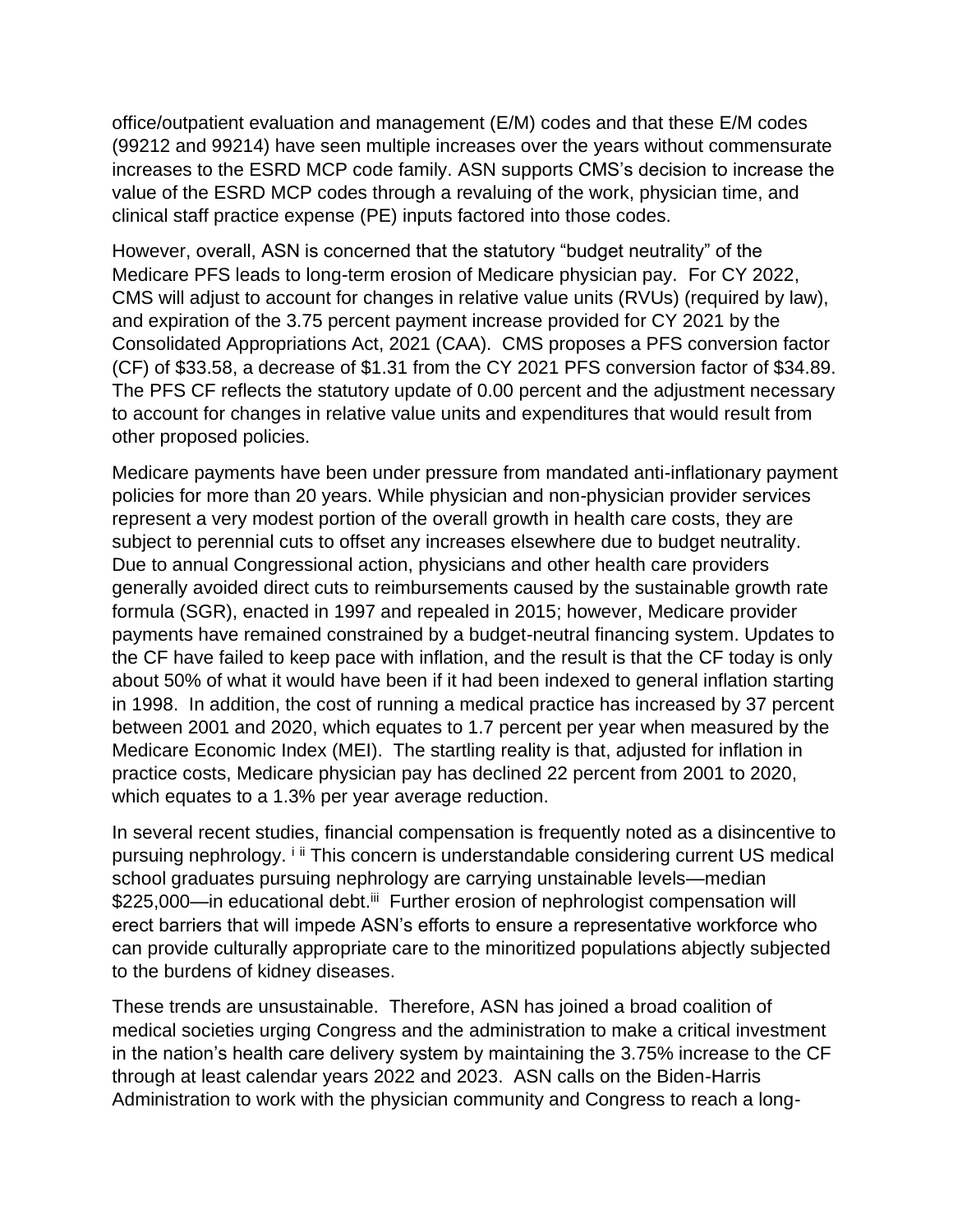term, sustainable solution to the physician payment crisis. Failure to do so will deter physicians from pursuing nephrology, act to constrain the nephrology pipeline, and exacerbate the current nephrology workforce crisis evidenced by the less than half of training programs filling in the 2017–2020 Match cycles.<sup>iv</sup> ASN stands ready to contribute to that effort.

# **Split (or shared) E/M visits**

CMS proposes to refine its longstanding policies for split (or shared) E/M visits to "better reflect the current practice of medicine, the evolving role of non-physician practitioners (NPPs) as members of the medical team, and to clarify conditions of payment that must be met to bill Medicare for these services." CMS proposes the following:

- Definition of split (or shared) E/M visits as evaluation and management (E/M) visits provided in the facility setting by a physician and an NPP in the same group.
- The practitioner who provides the substantive portion of the visit (more than half of the total time spent) would bill for the visit.
- Split (or shared) visits could be reported for new as well as established patients, and initial and subsequent visits, as well as prolonged services.
- Requiring reporting of a modifier on the claim to help ensure program integrity.
- Documentation in the medical record that would identify the two individuals who performed the visit. The individual providing the substantive portion must sign and date the medical record.

ASN finds these proposals reasonable, but requests CMS monitor their implementation to ensure that they do not unduly increase physician burden.

## **Telehealth**

ASN believes that expanded telehealth services create an opportunity to expand access to care and to deliver increased patient-centered care.

Early in the COVID-19 PHE, public health officials realized that health-care delivery would need to pivot rapidly towards delivering health care via telehealth and away from in-person encounters, a strategy designed to minimize exposure to the virus for vulnerable patients and for the health-care professionals providing care. At the start of the PHE, with stay-at-home orders in place and warnings on the risk for severe illness from COVID-19, fee-for-service (FFS) in-person visits for primary care fell precipitously in March 2020. According to a report issued by HHS in April 2020, nearly one-half (43.5%) of Medicare primary care visits were provided through telehealth compared with less than one percent (0.1%) in February before the PHE began. For kidney disease patients, especially those with kidney failure travelling to an in-center dialysis facility three times a week, their health risks and needs became an immediate priority for HHS and Congress.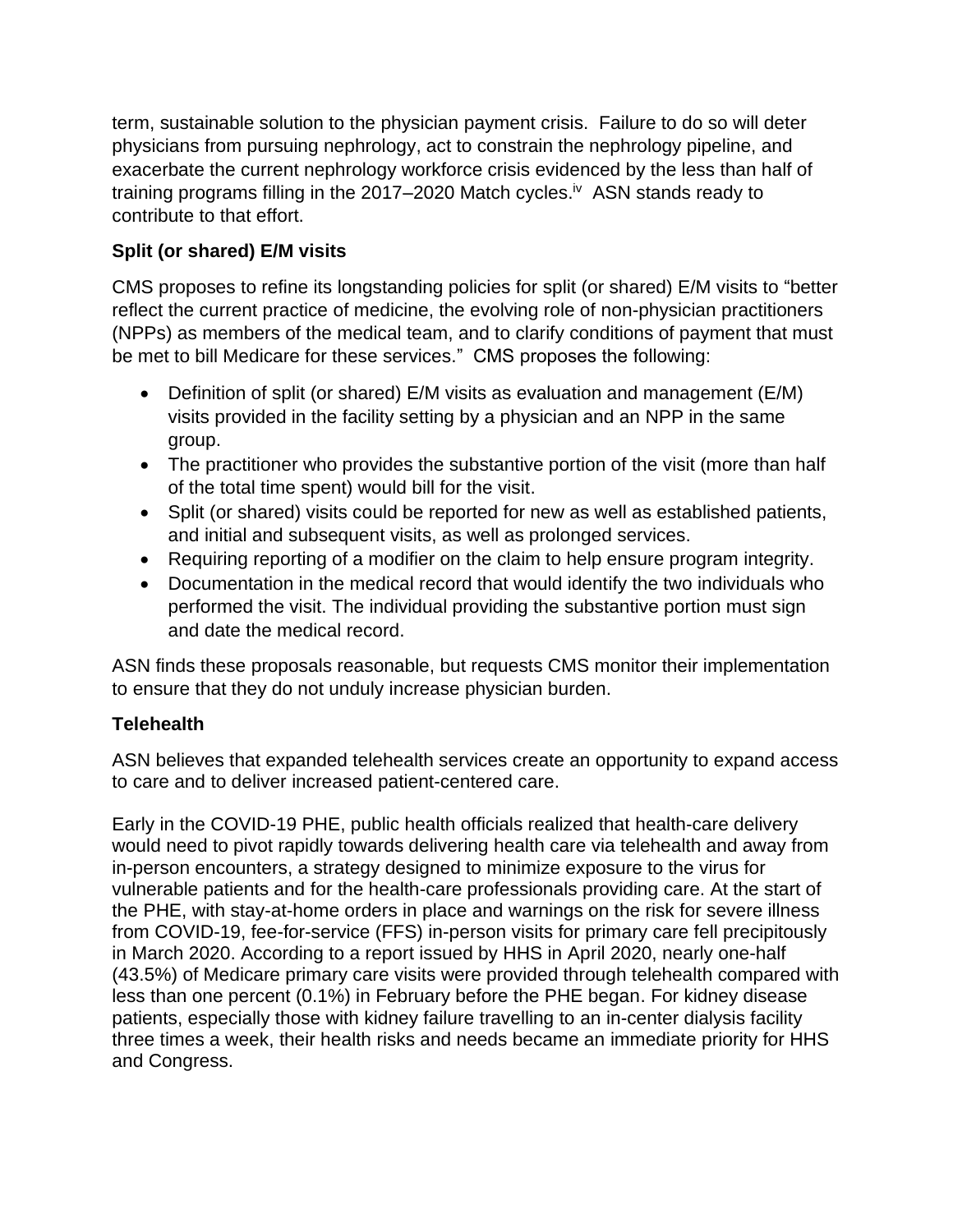ASN thanks CMS and Congress for the speedy measures it took. The following represent the major categories of Medicare telehealth changes during the PHE:

- Waived geographic and site restrictions. Telehealth services were available across the country allowing originating sites to be everywhere, including the home and dialysis facilities.
- Expanded health-care professionals' responsibilities, allowing additional care team members to conduct and bill for telehealth services.
- Expanded services eligible for provision via telehealth, adding over 80 additional codes including those for home and in-center dialysis.
- Relaxed supervision and licensing requirements.
- Expanded modalities permitted for telehealth visits beyond video to include audio only (when video was unavailable).
- Established payment parity for audio only when asynchronous video/audio was not possible.
- Permitted new patients to interact with their care team via telehealth, in addition to existing patients.

The ASN believes that expanded telehealth services create an opportunity to expand access to care and to deliver patient-centered care. Going forward, ASN supports CMS' proposal to retain all services added to the Medicare telehealth services list on temporary (Category 3) basis until the end of CY 2023. ASN also urges CMS to permanently allow the supervision of professionals through real-time audio/video technology across as many services as possible; this enables greater efficiencies in medical workforce and patient safety. Due to the lack of internet bandwidth and the limited ability to use certain technologies by some individuals, ASN encourages CMS to provide ongoing access and payment parity for audio-only and two-way audio-visual telehealth.

ASN is committed to working with Congress and CMS to remove geographic and originating site restrictions for all telehealth services. ASN also encourages CMS to use the next 12 months to examine telehealth billings and independent research on telehealth safety and effectiveness to inform policies moving forward.

## **Modification to the Medical Nutrition Therapy (MNT) Benefit**

ASN commends CMS for taking the steps to clarify "that MNT services are, and have been, paid at 100% (instead of 80%) of 85% of the PFS amount, without any costsharing, since CY 2011." CMS notes that while it made this change through its customary change request process, the Agency did not update this regulation when the Affordable Care Act (ACA) of 2010 amended the statute to except the coinsurance and deductible for preventive services defined under section 1861(ddd) (3) of the Act that have a grade of A or B from the United States Preventive Services Task Force and MNT services received a grade of B. ASN thanks CMS for taking these steps.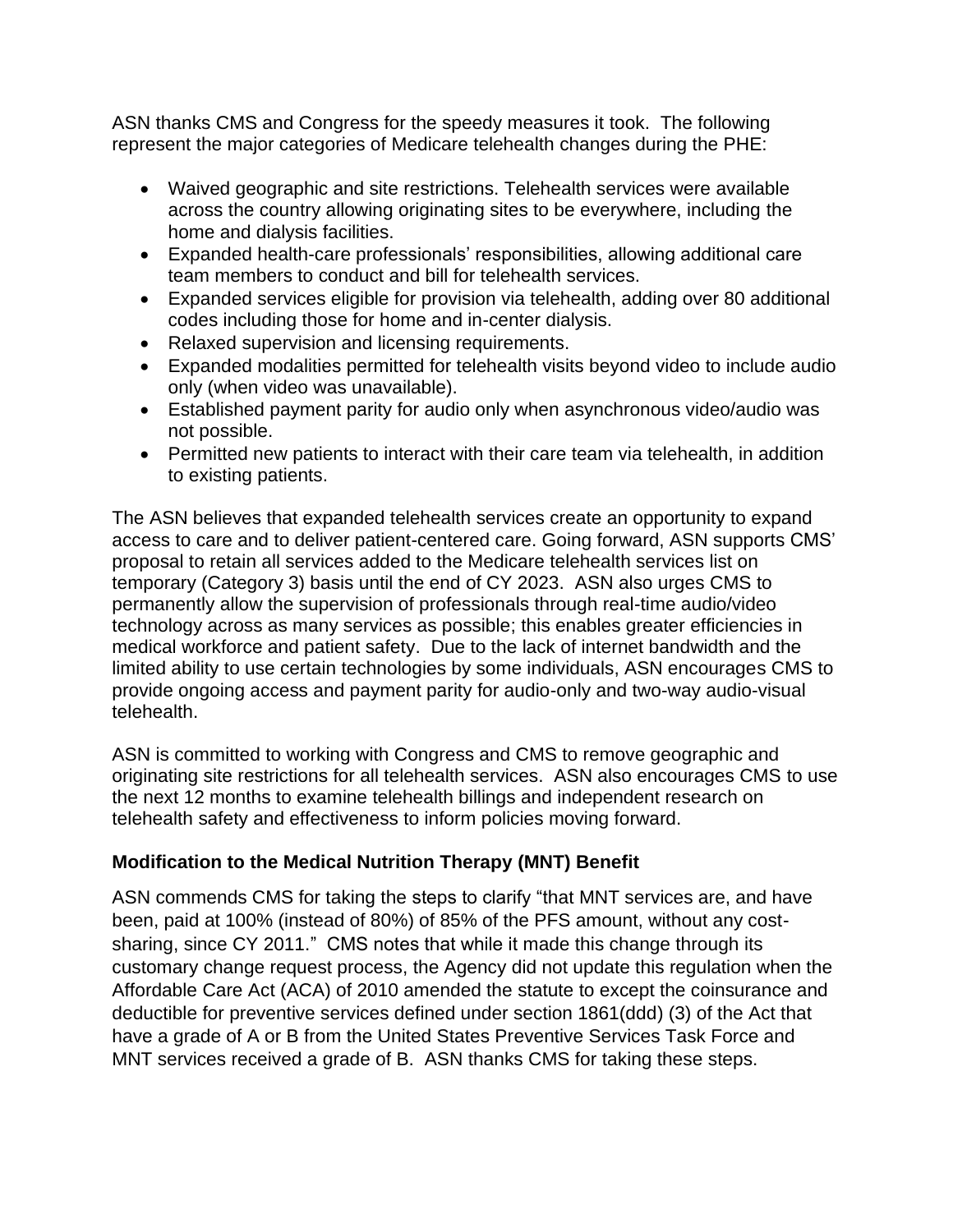## **Quality Payment Program (QPP)**

In 2022, the Quality Payment Program (QPP) will mark 6 years since the program began. ASN welcomes the steps proposed for moving this value-based program forward, particularly allowing clinicians to apply for hardship exemptions for 2021 due to COVID-19 from all four performance categories with one amendment. ASN does not believe it is appropriate to provide hardship exemptions on a case-by-case basis under the current conditions and urges CMS to provide the broadest possible latitude in approving these exemptions.

ASN supports the proposal to double the complex patient bonus for the 2021 Meritbased Incentive Payment System (MIPS) performance year due to concerns around treating patients during the COVID-19 PHE. These bonus points are capped at 10 points and will be added to the clinician's final score.

Last year, CMS finalized the conditions for creation of MIPS Value Pathways, an approach that will allow clinicians to report on a uniform set of measures on a particular episode or condition in order to get MIPS credit. CMS is proposing the first group of seven MVPs with a delayed start date until 2023. ASN supports this approach and is preparing a nephrology-specific MVP for CMS' consideration.

CMS is also proposing to sunset the traditional MIPS program after 2027 and fully transition to reporting through MVPs. Due to the confusion and complexity of reporting that has plagued MIPS, ASN supports and welcomes this approach.

## **Conclusion**

The more than 37,000,000 Americans living with kidney diseases and the 21,000 nephrologists, scientists, and other kidney health care professionals who are ASN members thank the Biden-Harris Administration for its commitment to providing a stable PFS program critical to improving kidney care for all patients. To discuss this letter further, please contact David White, ASN Regulatory and Quality Officer, at dwhite@asn-online.org or (202) 640-4635.

Sincerely,

Dusen Ingg .

Susan E. Quaggin, MD, FASN President

i Jhaveri KD, Sparks MA, Shah HH, et al. Why not nephrology? A survey of US internal medicine subspecialty fellows. Am J Kidney Dis. 2013;61(4):540-546. doi:10.1053/j.ajkd.2012.10.025